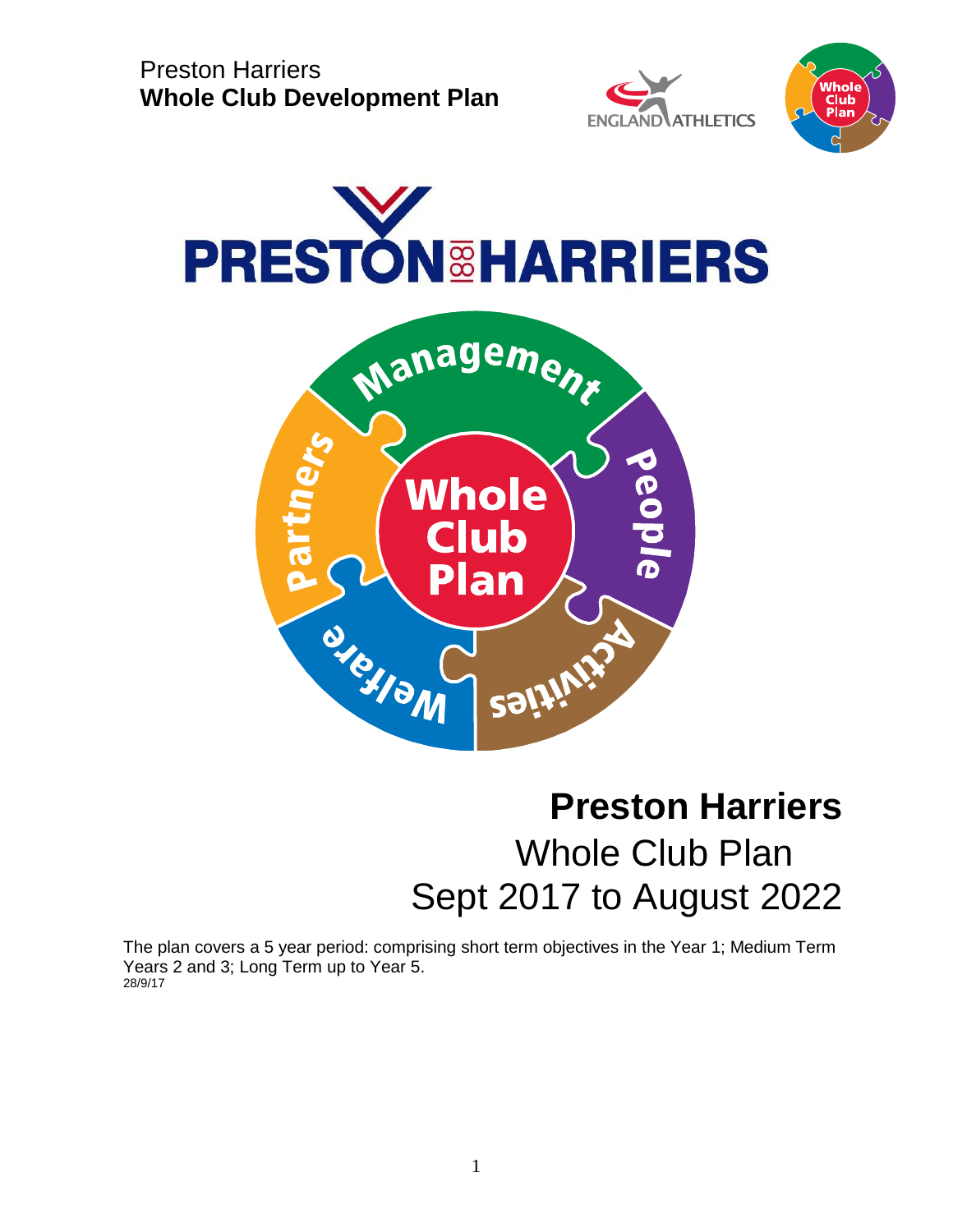



#### **Executive Summary**

In accordance with the constitution of Preston Harriers, the primary aim of the club is to provide appropriate coaching, training, and competition opportunities for club members. As a club, we offer the full range of athletic completion for both juniors and seniors.

We are entirely dependent, like the vast majority of athletic clubs in the country, on people giving up their time on a voluntary basis to assist the club. Those roles include serving on the management committee, and sub committees and as coaches, team managers, officials, marshals and helpers at events.

This plan sets out both our current operation and ongoing intentions and our objectives for the next five years and it is aimed at ensuring the continued viability, relevance and long term sustainability of the club.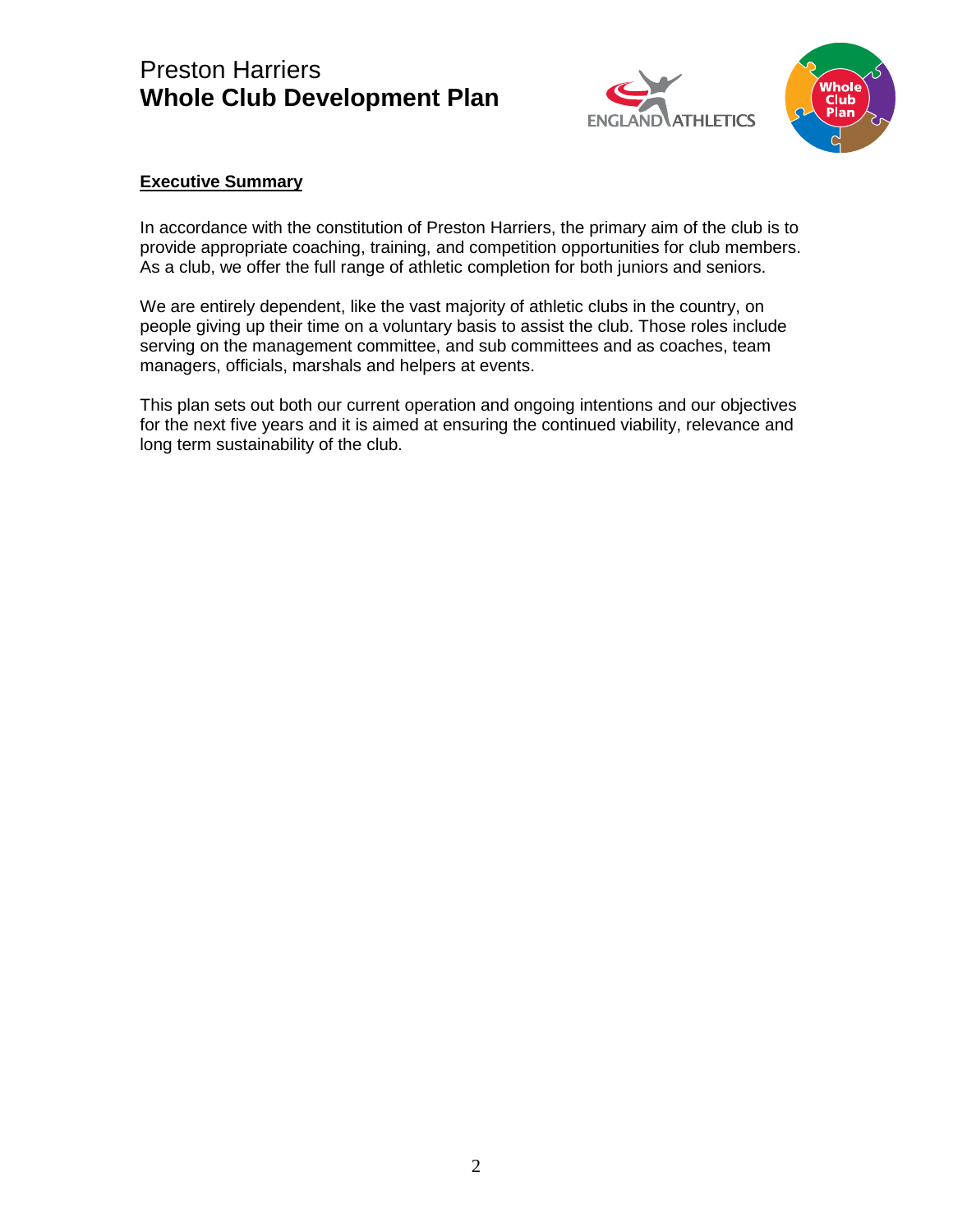



### **1. Club Background Information**

Preston Harriers were formed in 1881 and our club members participate in the full range of athletic disciplines; road running, cross country, fell running, track & field and sportshall events and there are organised training sessions led by England Athletics qualified coaches. A small number of our members also compete in triathlons and we are affiliated to the British Tri, but we do not offer triathlon coaching.

Our age range is 8 to 80 and we are a club for all with a dedicated team of committee members, coaches and athletes. We are an inclusive club and we are committed to ensuring that there are opportunities for all club members to compete, whatever their abilities.

### **2. Club Values**

- Athletics is inclusive and we are a club for all. We welcome all new members and for encourage everyone to be part of the club. We all work for the club and not for ourselves
- We promote a club atmosphere, where everyone comes together because of an involvement in athletics, and to promote our club to the outside community in a positive way
- Respect underpins athletics and we value its traditions, fair play and mutual support by ensuring we adhere to the rules and to the spirit of the rules. We ensure that all who represent the club recognise the need to uphold the highest standards in dealing with others.
- We take pride in everything we do and recognise that everyone has a part to play

### **3. Mission Statement**

To provide athletics competition, coaching, training and development opportunities for all members to experience athletics and to enable them to reach their full potential.

### **4. Club Strategic Goals**

- Ensure that the club is managed and that all committee posts are filled
- To provide athletic competition for all disciplines within the sport
- To actively seek and encourage new members to join the club
- To seek to retain junior athletes
- To recruit, train and mentor, qualified coaches ensuring that demand for coached sessions is fully met and exceeded where practical
- To recruit, train and mentor, qualified officials to enable the club to at least meet its obligations in competitions
- To recruit and support volunteers to carry out specific roles, for eg, greeters, team managers and assistants, race organisers, race marshals, website and social media management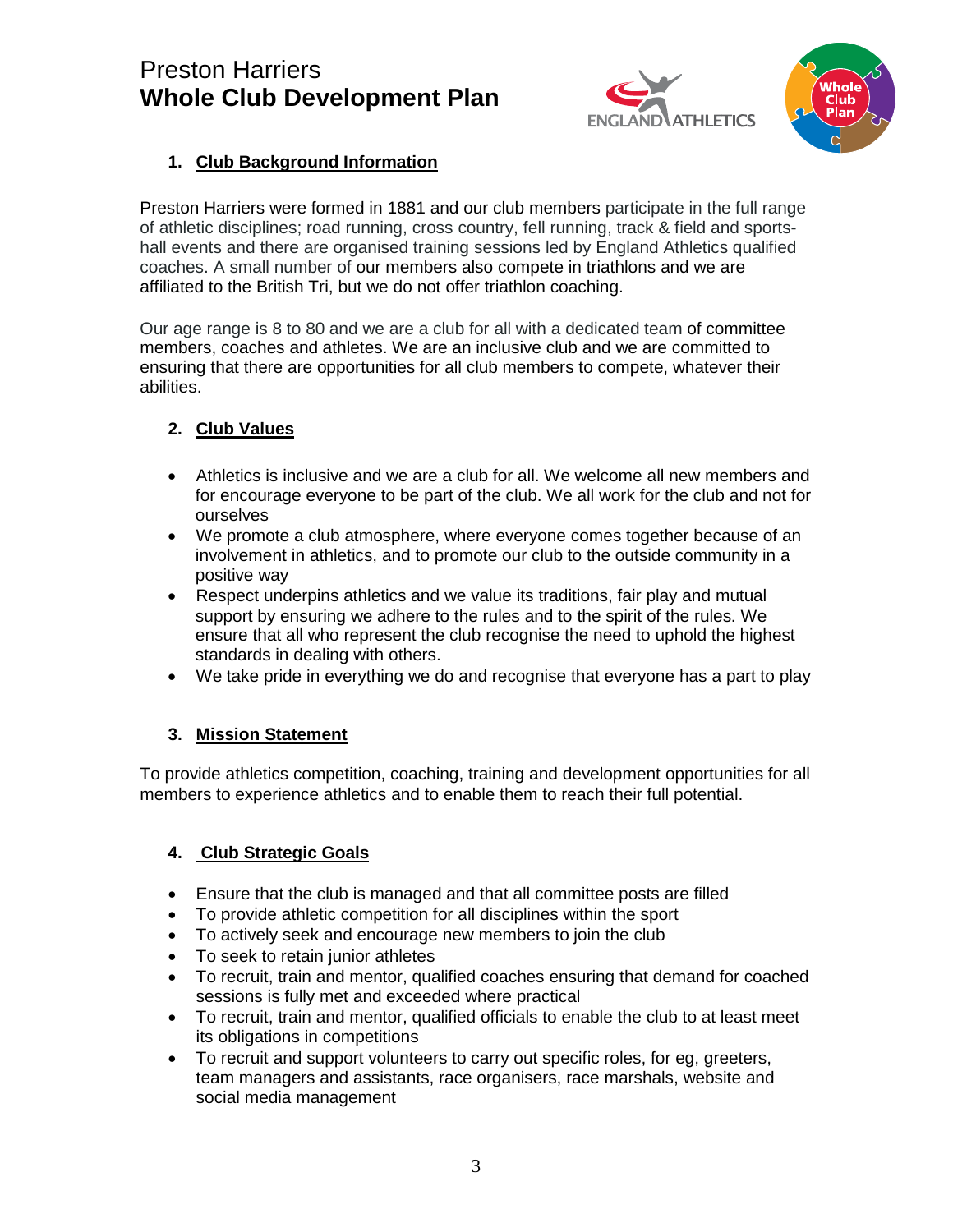



- To ensure that the club has two nominated Welfare / Child Protection officers
- To provide coaching opportunities and training sessions for all disciplines within the sport
- To provide a specific entry athletic pathway for under 11s joining the club
- To develop and grow training opportunities for new senior members joining the club, especially in regard to those wishing to run on the road
- To identify the needs of disabled members in an inclusive way
- To work in local schools to offer coaching opportunities and to bring in new members
- To organise and host club events and races as a source of both income and promotion
- To be an active participant in local events organised by other organisations, eg assisting at Preston City primary school games, area schools cross country
- To ensure the long term provision of the UClan arena as the clubs current track and field facility and main training base.
- To aim to bring in sponsorship of the clubs events and on a corporate level across the club

### **5. Club Objectives - People**

#### 5.1 Athletes:-

- Provide coached training sessions for athletes
- Create an integrated athlete pathway for juniors
- Review our coaching sessions and structure
- Increase the number of senior members who wish to run on the roads / xc / fells
- Encourage athletes of all ages to compete

### 5.2 Coaches:-

- Ensure all coaches are qualified via the Club and the England Athletics pathway
- Lead coaches to mentor and support assistant coaches
- Encourage new coaches from our existing membership and parents of juniors
- Develop coaches for all athletic disciplines
- Encourage all coaches to adopt learning as they progress and to attend England Athletics event workshops

### 5.3 Officials:-

- Encourage members and parents to become qualified officials
- Provide mentoring and support to trainee officials

### 5.4 Volunteers:-

- Use new member applications from those who wish to get involved, to target information to them for how they can help and assist the club.
- Utilise the club database to target those who wish to support the club
- Provide job descriptions of volunteer roles, and mentor and support all volunteers
- Encourage people to become volunteers and recognise their contribution to the club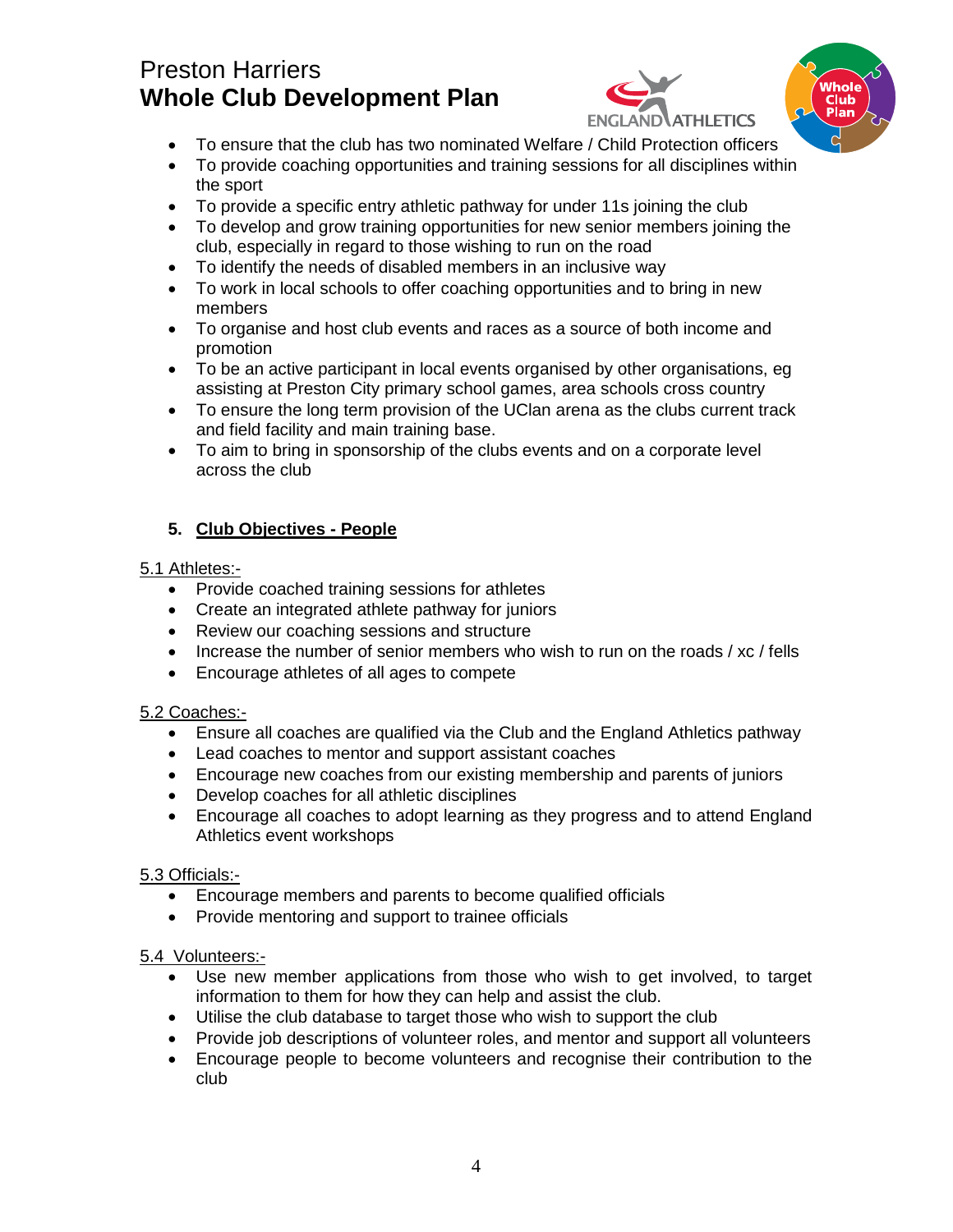



• Assign and develop volunteers to become greeters and to look after new members

### **6. Club Objectives - Activities:**

- 6.1 Training and Competition:-
	- Provide training and competitive opportunities at all levels and for all disciplines
	- Maintain a listing of events and actively promote club and member involvement
	- Organise our own races and events
	- Publicise other events and competitions to encourage team participation

### 6.2 Social:-

- Organise an annual Presentation Evening for the whole club
- Organise social events and meets for coaches, officials and volunteers and encourage members to meet after events

### **7. Welfare and Equality**:

- Provide training and guidance to the Welfare Officers
- Provide equality of opportunity for all and especially, women and ethnic minorities and those with disabilities to join the club
- Provide a welcome pack for new athletes and parent
- Ensure that equity policies and the codes of conduct are maintained and implemented

### **8. Partners**:

- Run coaching programmes in targeted local schools
- Create links with schools and Preston City Council and/or their agents.
- Develop and maintain a partnership with UClan and look at how we maintain our own presence at the UClan arena
- Liaise and meet with the England Athletics Club Development Officer on a rolling basis to share good practice and understand EA priorities and strategy

### **9. Governance**:

- Ensure that the club is an England Athletics Clubmark club
- Review the club management structure and sub committees
- Create succession planning and co-ordination for all management roles
- Review our membership database and explore the suitability of other systems
- Review our present entity and status and whether it is appropriate for the future development of the club

### **10. Marketing:-**

• Review our media, especially the website, and marketing to develop a wide ranging strategy that promotes the club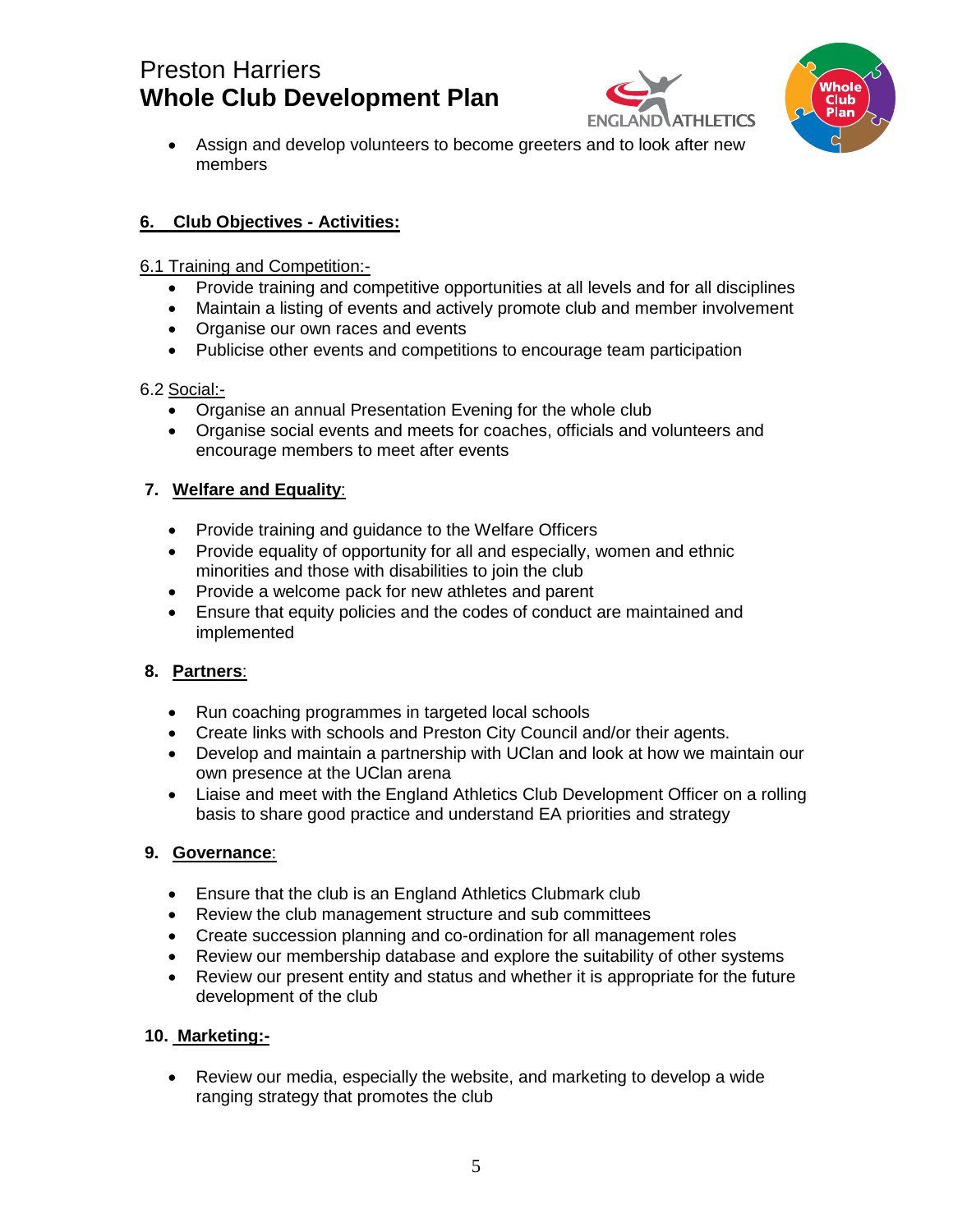

- Continue to develop the use of Facebook, Twitter, and blogs to promote the club and inform members
- Ensure regular communication with members and parents by the continued production of The Harrier magazine
- Produce regular reports on events for the local newspaper
- Produce promotional material for new members

#### **11. Membership**

#### 11.1 Membership Fees Structure

For the start of the 2017/18 season, our membership fees were reviewed to ensure that we remain as competitive as possible for all current and, new members. We presently have a price structure that is similar to other clubs of the same size, in the North West region, who offer the full range of athletic competition.

We wish to continue ensure that we are not seen as being too expensive and that our membership and its benefits are attractive to people wishing to join a club. Our fees include for each competing member, the England Athletics affiliation fee (as the licence to compete) and we have strong concerns that this fee will continue to rise beyond inflation, making club memberships less affordable and attractive for some.

There is also debate and continuing communication about Regional Area funding and competition, with Northern Athletics leading a consultation about club individual memberships to include an additional £3 levy, or more, to fund Northern Athletics promoted competition activity. It is very difficult to project membership rates because of this continuing uncertainty and this adds to concern about the future cost of club memberships.

#### 11.2 Membership Summary

Our membership tends to regenerate on an annual basis as turnover ensures that people leave and people come in to replace them, especially within the younger age groups and as people leave for further education or employment elsewhere. Losses are a concern and we are in competition with other local clubs for new members especially relating to the senior athlete across the road, cross country and fell disciplines. Our membership numbers are in excess of 500.

Our recent subscription income has been:- Year ended 31<sup>st</sup> December 2016 - £16,921 Year ended 31<sup>st</sup> December 2015 - £15,375 Year ended 31<sup>st</sup> December 2014 - £14,390

#### **12. Financial Summary**

Our financial position is healthy at the present time and although our annual budgets for the last few years, have been based on a contribution from reserves to balance them, we have not had to take money from the savings account to balance the annual income & expenditure budget. Our cash funds at the 31<sup>st</sup> December 2016 were £62,757. Whilst we need to ensure future sustainability, we should explore whether these funds, which